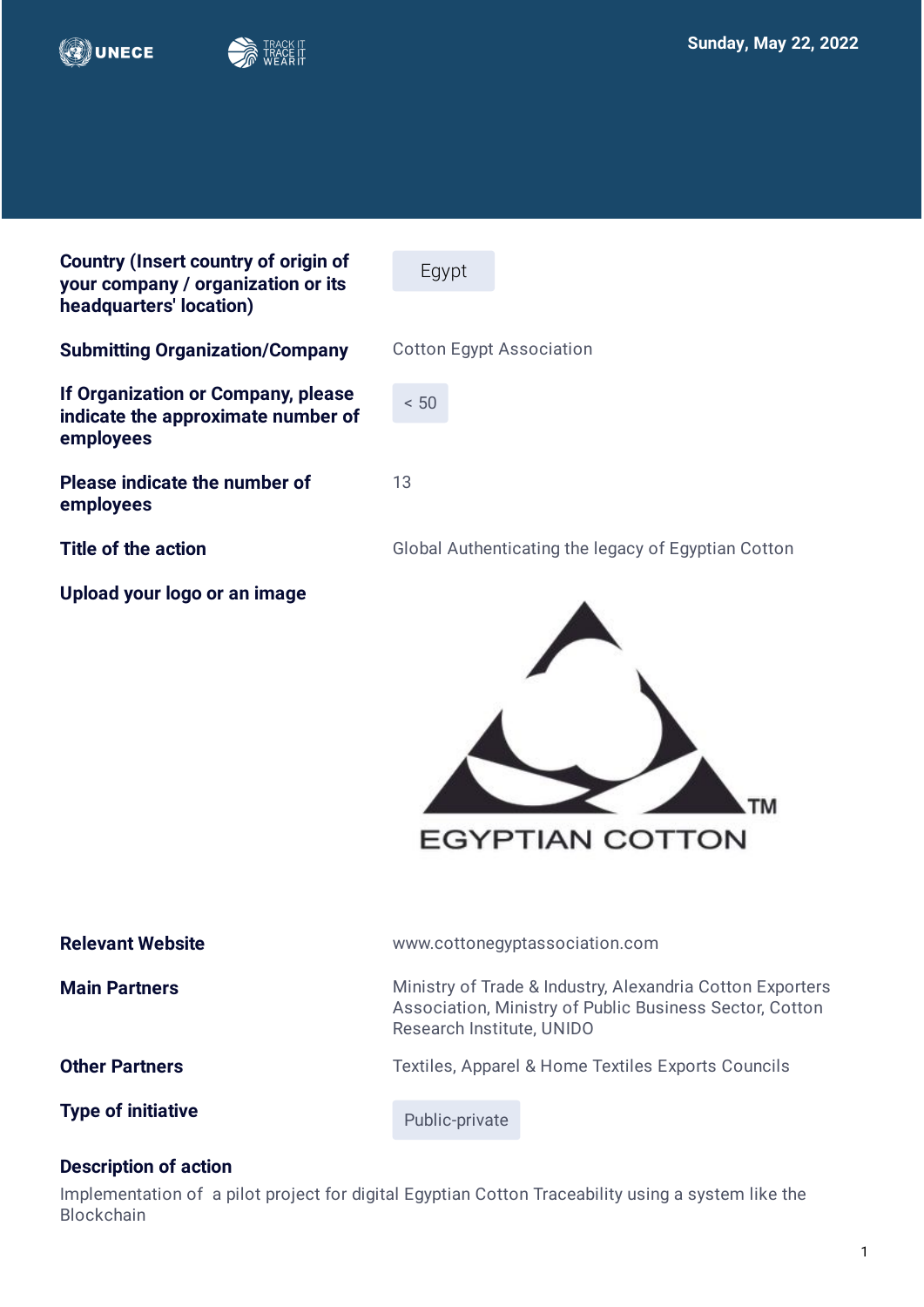| <b>Type of action</b> |  |
|-----------------------|--|
|-----------------------|--|

**Please select the specific area/s of** 

**Scope of the action, including a description of the value chain processes that are covered**

**Traceability & Transparency** 

**Please select the specific area/s of**<br> **the action** practices in order to make Egyptian Cotton traceable ans transparent throughout the supply chain to prevent the missuse of the Egyptian Cotton claims in the Global market

> Objective (max 200 words): Protecting and promoting the value added of the Egyptian Cotton Identity in supply chain end to end

Commitments (max 200 words): Traceability and **Transparency** 

Value Chain Scope: Cotton trading, spinning, weaving, ready made garments, Home textiles, Retail

## **Timeframe and/or milestones for the action**

- 2005: The launch of the Egyptian Cotton Logo Trade mark
- 2007: Cotton Egypt Association was founded and entrusted with the management of the Egyptian Cotton Trade Mark on behalf of the Egyptian Ministry of Industry
- 2015: the genomic fingerprint of Egyptian cotton was discovered and adopted by CEA in its traceability system
- 2017: Partnership with Bureau Veritas started
- 2018: Partnership with UNIDO for the Egyptian Cotton Project started
- 2021: Support to the launch of Better Cotton in Egypt
- 2022: Partnership with UNIDO-UNECE for implementation of a pilot project for digital Egyptian Cotton Traceability using a system like the Blockchain

## **Reference instruments and sources used**

- Egyptian Cotton Logo Certificate
- DNA Test Certificate
- Bureau Veritas Audit Certificate
- Better Cotton

# **Expected benefits and impact for the**

**Expected benefits and impact for the**<br>**Stakeholders involved** Enhanced visibility of compliance with sustainability<br>examinements by industry extens (pertains along the requirements by industry actors/partners along the entire value chain

> Enhanced traceability of the social/environmental/ethical attributes of product(s)/materials along the value chain; for example, for origin, quality, sustainability performance, and compliance with health and safety requirements for consumers and workers